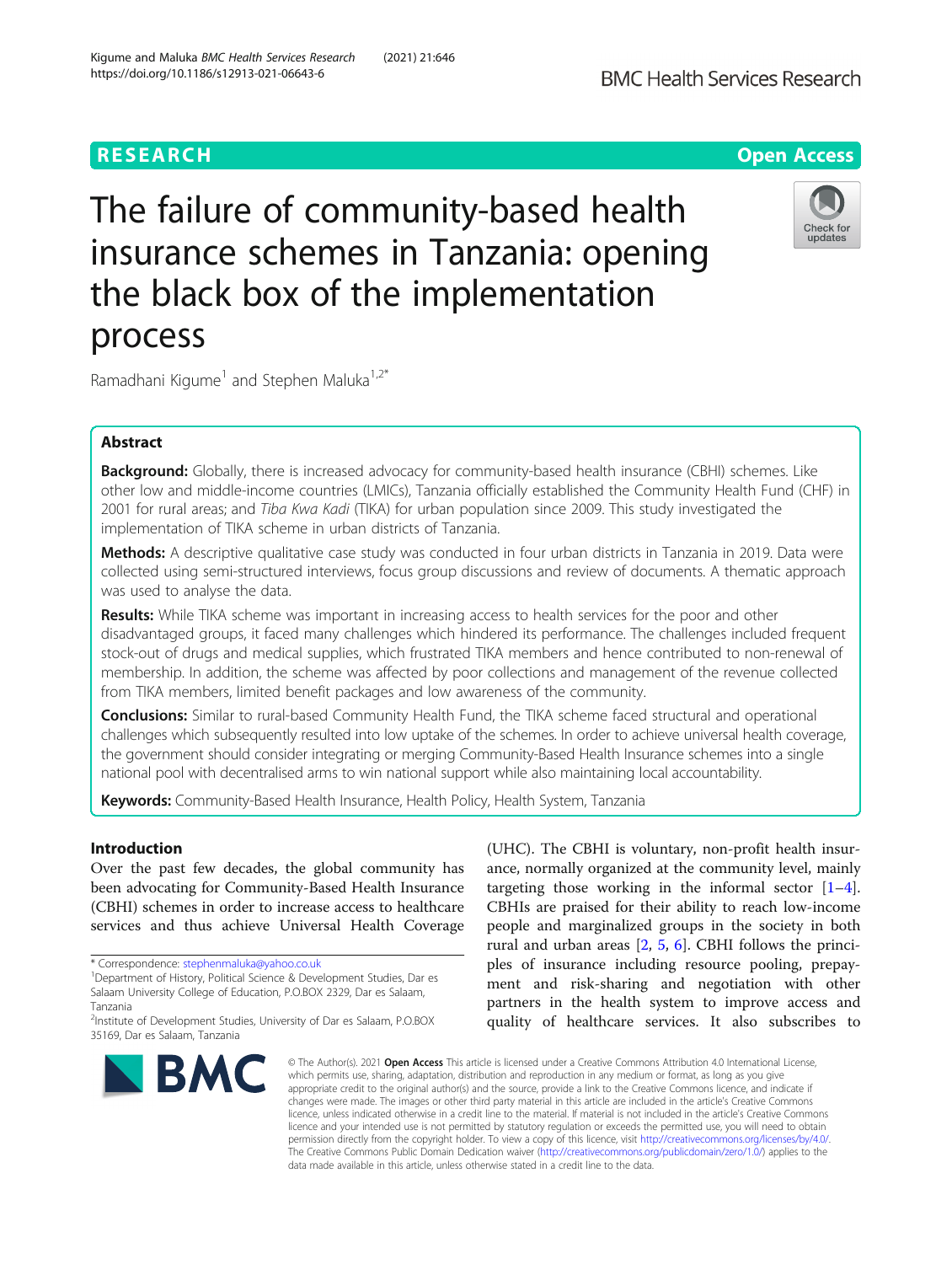financial protection and responsiveness of health services [[3\]](#page-7-0). Pooling risks across members enrolled in the CBHI scheme reduces the financial burden among the members, as they do not have to incur financial costs to receive healthcare services [\[5\]](#page-7-0). Consequently, most recently, many Low and Middle Income countries (LMICs) have included CBHI in their strategies towards UHC which advocates for countries to guarantee all people access to healthcare services without facing financial deprivation [\[2](#page-7-0)].

Like other LMICs, Tanzania has been implementing Health Sector Reforms (HSRs) since 1990 s. As part of the HSRs, CBHI schemes were introduced in order to organise and mobilise community initiatives to finance health services. The Community Health Fund (CHF) and Tiba Kwa Kadi (TIKA) are types of CBHI schemes which are currently implemented in Tanzania. CHF was piloted in few districts in Tanzania in 1996 as an initiative to make healthcare services available and affordable to the people residing in rural areas; and those in the informal sector. In 2001, the government enacted the CHF Act and declared CHF a voluntary prepayment health financing mechanism to be rolled out countrywide [\[7](#page-7-0)]. TIKA was established in 2009 for the same purpose as CHF but focused only on urban areas [\[3](#page-7-0)]. While CHF membership is for the entire household, TIKA is for individual members of the household. The CHF and TIKA receive subsidies from the central government in the form of matching grants.

Following the weakness in the performance of CHF in terms of enrolment, fund management and benefit coverage, the then Ministry of Health and Social Welfare (MoHSW) decided to transfer the management of CHF operations to the National Health Insurance Fund (NHIF) in 2009, as the latter has more experience and expertise in the health industry [[8](#page-7-0)]. The change aimed to harmonise NHIF and CHF management operations, by incorporating CHF management structures within the NHIF in order to improve efficiency and supervision and to increase awareness of the CHF and coverage in line with universal coverage objectives [\[8](#page-7-0)]. The NHIF conducted a status assessment to determine national CHF coverage and developed a three-year Action Plan (2009– 2012) that guided the operation of the newly established linkage between the NHIF and CHF/TIKA. The specific interventions mentioned in this plan included reviewing the CHF benefit package, registration, and collection mechanisms; introducing claims management and information systems; enhancing the capacity of CHF operations; reviewing user fees to encourage CHF membership; and establishing a Risk Equalization and Reinsurance Fund [[8\]](#page-7-0).

From the onset to the recent reviews of evidence, low membership has been persistently observed in CBHI schemes in LMICs  $[9-11]$  $[9-11]$  $[9-11]$  $[9-11]$  $[9-11]$ , and this has also been the

case in Tanzania  $[3, 12-15]$  $[3, 12-15]$  $[3, 12-15]$  $[3, 12-15]$  $[3, 12-15]$  $[3, 12-15]$  $[3, 12-15]$ . Many causes of low membership have been identified; and they include affordability, distance to health facilities, quality of the offered healthcare services  $[12-15]$  $[12-15]$  $[12-15]$  and trust in scheme management and in healthcare providers [\[12\]](#page-7-0). There are also issues with organization and management of the schemes such as provision of benefit packages, response to expectations and information of the target population [\[11](#page-7-0), [13](#page-7-0), [14,](#page-7-0) [16](#page-7-0)–[18](#page-7-0)]. A recent study in Tanzania indicated that exemption policies and healthcare-seeking behaviour negatively influenced the maximum potential enrolment rate of the CHF scheme. In addition, the study showed that higher revenues from user fees, user fee policies and fund pooling mechanisms motivated healthcare workers to prioritize user fees over CHF revenues [\[19](#page-7-0)]. Generally, the assessment of CBHI indicates that apart from a few successful experiences, such schemes suffer from persistent low membership which could be attributed to lower socioeconomic status, poor quality of health care, lack of benefit from the scheme, lack of trust in scheme management and dissatisfaction with scheme services [\[20](#page-7-0)].

Many studies conducted in Tanzania have mainly examined rural-based community health insurance and, therefore, there is scanty evidence on how the TIKA scheme is implemented in urban Tanzania. In order to inform policy and practice, there is a need to investigate the implementation of CBHI schemes in urban settings. To that end, this study investigated the implementation of TIKA scheme in urban districts of Tanzania. Understanding facilitators and barriers to the implementation of the urban-based CBHI scheme is important in order to inform the ongoing efforts to achieve Universal Health Coverage.

# Methodology

# Study design and settings

This study adopted a descriptive qualitative case study design [\[21](#page-7-0)]. Descriptive case study was considered important because the study aimed to provide a concise but thorough account of the implementation of TIKA scheme in its natural settings. The focus of this study was mainly to describe the implementation of TIKA scheme in urban settings in Tanzania. The study was conducted in four urban districts in Tanzania, namely Kinondoni Municipality, Kibaha Town Council, Iringa Municipality and Songea Municipality between January and June 2019. These districts were purposively selected because they had long experience of implementing TIKA scheme in Tanzania.

# Sampling and sampling procedures

Simple random sampling technique was used to select four urban districts which were implementing TIKA. In each district, the study involved the district hospital, two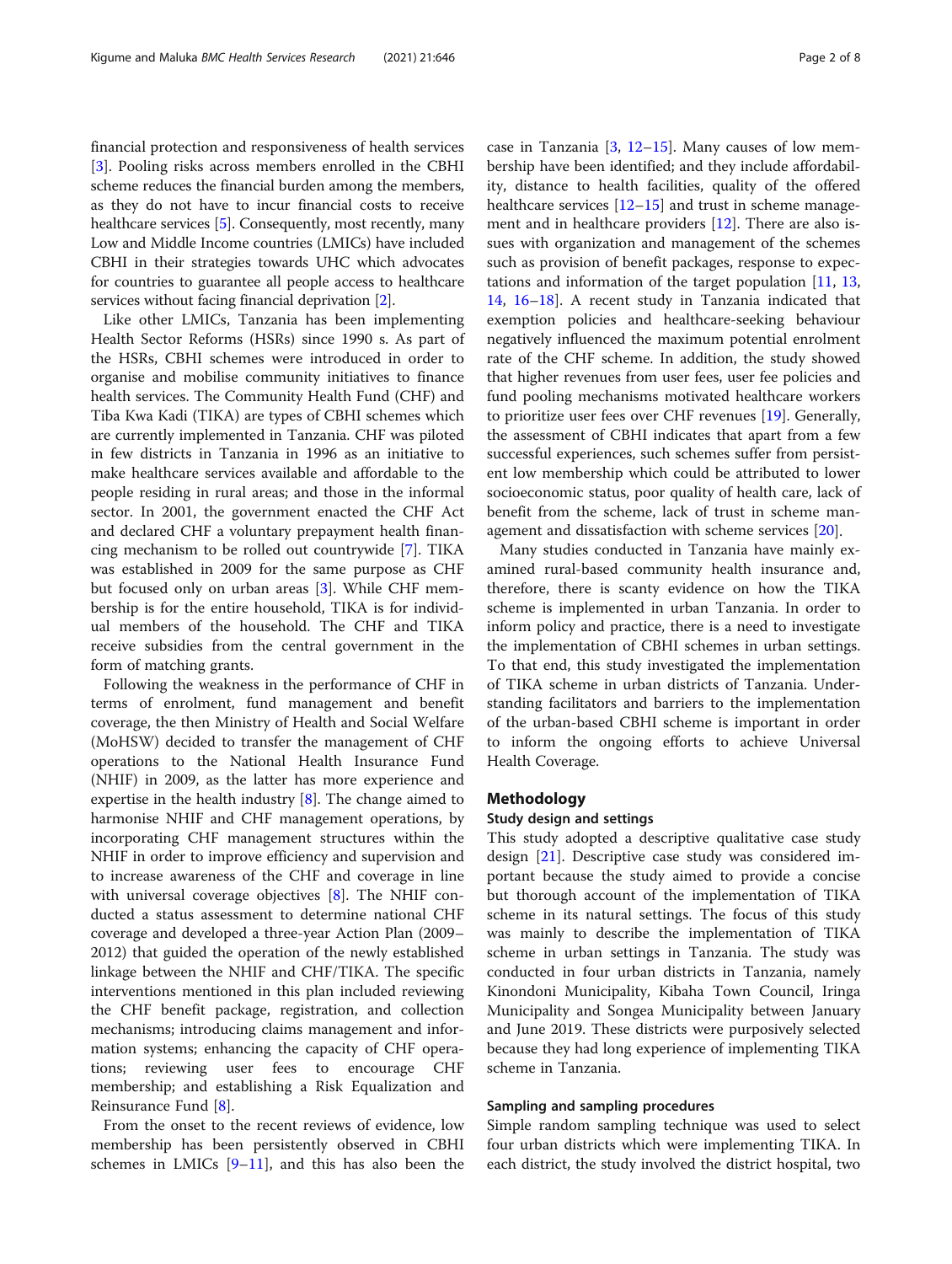health centres and two dispensaries whereby health centres and dispensaries were selected randomly. The study was conducted in public health facilities only because TIKA was not implemented in non-public health facilities. Purposive sampling technique was utilized to recruit respondents and participants based on their involvement in the implementation of TIKA. Interview guides were developed and tailored to specific categories of respondents. Furthermore, catchment streets surrounding health facilities were included in the study. In these streets, the study involved local government officials, community health workers and members of health facility committees. These officials were purposively selected because of their involvement in the implementation of TIKA scheme. The information collected from these respondents included facilitators and barriers to the implementation of TIKA scheme.

## Data collection techniques

A total of 12 focus group discussions (FGDs) were conducted (3 in each district) with members of the TIKA scheme. Participants in the FGDs were recruited in the involved health facilities on the day of data collection. FGDs comprised 8–12 members; both men and women. The researchers worked with local guides to recruit FGD participants, but the guides were not present when FGDs were conducted. Furthermore, in-depth interviews were conducted with key informants at the national, district and health facility levels. FGDs were conducted at health facility and interviews were conducted in the respondent's workplace or home. In-depth interviews and FGDs were conducted in Kiswahili language and lasted between 30 and 45 min. The focus of the study was to understand how TIKA scheme was implemented and factors that facilitated and hindered uptake of the scheme. Table 1 is a summary of the respondents involved in this study.

Table 1 Categories of Respondents Involved in the Study

Secondary data were collected through document reviews at the district levels. The documents reviewed included district annual plans, minutes of health committees and TIKA registers. Whereas minutes provided information on the process of developing and implementing TIKA scheme in

respective districts, district annual plans and TIKA registers provided information on the uptake of the scheme, includ-

Data management and analysis

ing enrolment rates.

The data obtained from in-depth interviews, FGDs and reviewed documents were analysed using thematic approach [[22](#page-7-0)]. First, the recorded interviews and FGDs were transcribed verbatim in Kiswahili, but only selected quotes that were used in the study were translated from Kiswahili to English. Second, both researchers read the transcripts in order to understand the depth and breadth of the data set. Third, RK developed a list of initial codes based on the objectives of the study; and the codebook was refined by SM. Then, data were coded manually as per the identified codes. Other themes which emerged during the coding process were added inductively. Fourth, in order to ensure trustworthiness, responses were compared across different types of respondents and across different districts of the study. In addition, findings from the interviews were triangulated with FGDs and summary of documents. Finally, data were summarized and synthesized, keeping the key expressions of respondents as illustrative cases.

# Results

This section presents the findings on the implementation of TIKA scheme in Tanzania. The section is organised into four key themes, which are establishment and management of the scheme, enrolment procedures and premium payment, benefit package and portability of services, and purchasing of healthcare services.

| S/N | Level of interview    | <b>Respondents</b>                      | <b>Number of interviews</b> |
|-----|-----------------------|-----------------------------------------|-----------------------------|
|     | National Level        | TIKA coordinators                       | 2                           |
| 2   | District Level        | District Medical Officers               | $\overline{4}$              |
|     |                       | District Health Secretaries             | $\overline{4}$              |
|     |                       | <b>TIKA Coordinators</b>                | $\overline{4}$              |
|     |                       | Chairs of Council Health Service Boards | $\overline{4}$              |
| 3   | Health facility level | In-charges of health facilities         | 12                          |
|     |                       | Hospital secretaries                    | $\overline{4}$              |
|     |                       | Chairpersons of health committees       | 12                          |
| 4   | Community level       | <b>Ward Councilors</b>                  | $\overline{4}$              |
|     |                       | Ward Executive Officers                 | $\overline{4}$              |
|     |                       | Street/Mtaa Executive Officers          | 8                           |
|     | <b>TOTAL</b>          |                                         | 62                          |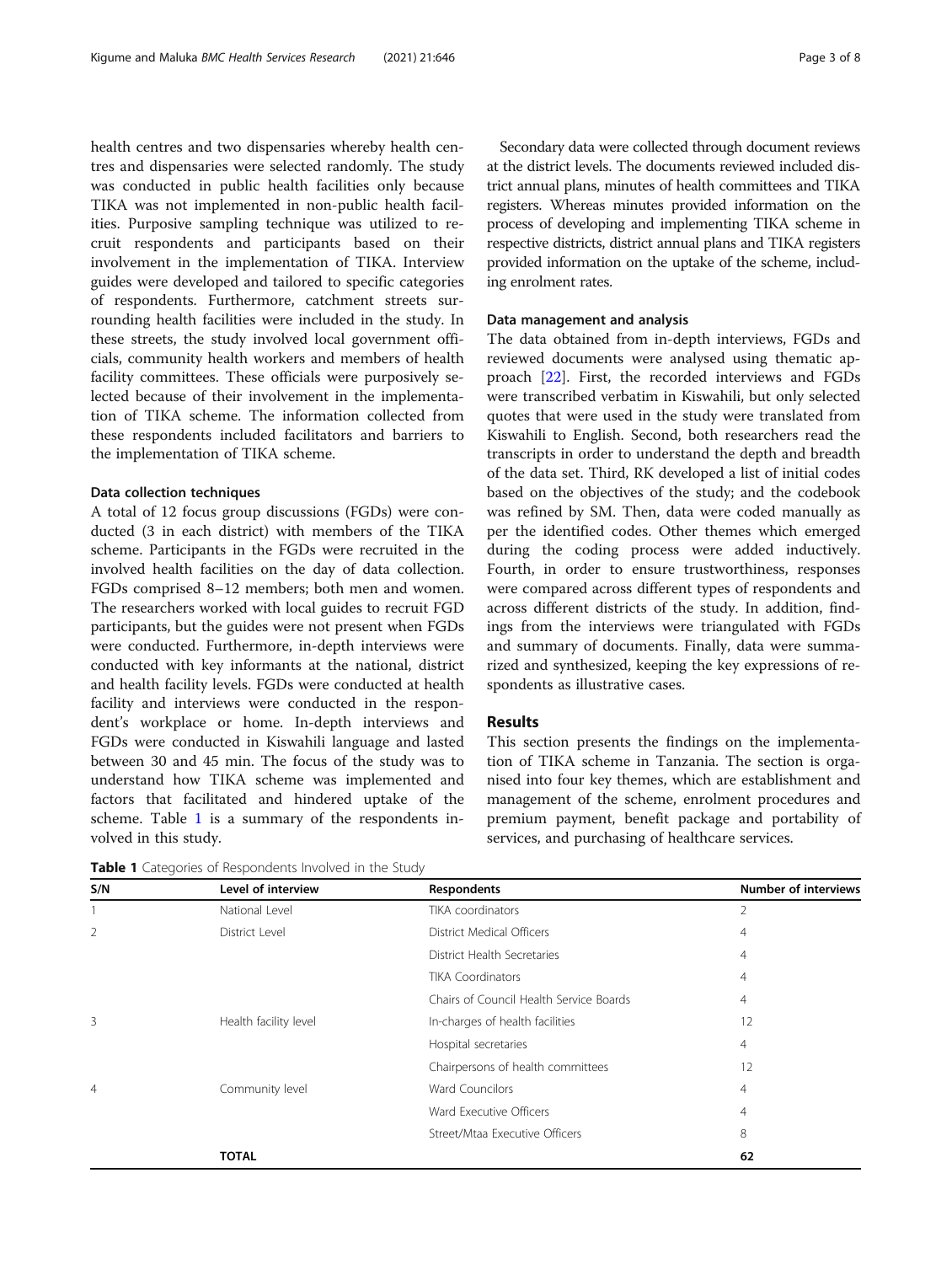# Establishment and management of TIKA scheme

Within the context of decentralisation in Tanzania, following a pilot study in 1996 and 1998, district councils were given mandate to establish and implement CHF/ TIKA schemes. TIKA scheme was essentially backed by the 2001 CHF Act and guided by the Cabinet Directive No. 36 of 2007. However, the implementation of the scheme varied across districts in terms of annual contribution rates and benefit packages. Annual contributions were determined by the respective district, and amounted to TZS 10,000–30,000 (equivalent to \$ 5–15 USD per year). An analysis of district health reports and minutes as well as interviews with most district health managers revealed that Council Health Management Teams (CHMTs) had the mandate to initiate a draft of TIKA by-laws in collaboration with the office of the Council Attorney. The draft TIKA by-laws were discussed in the Council Health Service Boards and in Council Social and Economic Committees and Finance Committees; and opinions were gathered from the local community through community meetings. The draft was then endorsed by the Full Council and sent to the respective ministries for approval.

At the national level, the scheme was managed by the then Ministry of Health and Social Welfare (currently Ministry of Health, Community Development, Gender Elderly and Children). The Ministry was responsible for formulating the Policy and coordinating the establishment of TIKA. On the other hand, the Ministry was also responsible for training, supervising, monitoring and implementing the scheme in district councils. The Ministry also provided matching grants to districts through the NHIF management. At the district level, the management of the scheme was under the CHMT on behalf of the office of the District Executive Director (DED). The CHMT is headed by the office of the District Medical Officer (DMO), assisted by the Council Heath Services Board (CHSB). At the level of the facility, TIKA scheme was headed by facility medical officers in-charge. While at the community level, the scheme was managed by the people through Village Councils and health facility committees. The Village Council was responsible for approving bylaws and other decision while the facility heath committees were responsible for supervising, monitoring and approving the decisions made at the facility level.

Interviews with most district health managers revealed that the establishment of TIKA scheme took long time particularly the institution of by-laws. For example, in Kibaha and Kinondoni Municipalities, while the establishment of TIKA started in 2009, the scheme was launched in 2012 and 2015 respectively. According to district health managers, gathering opinions from the community members and ministerial approval of by-laws took the most time, as illustrated by one respondent:

"The most difficult step in establishing TIKA scheme was gathering opinions from the community members. We spent a lot of time as many community members were not attending meetings. This not only delayed the process but also resulted in many community members lacking knowledge of the scheme" (District health manager, Kinondoni).

## Another respondent added:

The approval of the by-laws took a long time. This was a legal process and so there were many procedures to follow. After we submitted our by-laws, there were several rounds of comments. To be open, this step took almost a year. We made follow-ups to the Ministry several times, and in most cases, we were told that we were not the only district which had submitted by-laws. This process took a long time (District health manager, Kibaha).

The findings also revealed that the establishment of TIKA was hampered by inadequate financial resources to facilitate gathering of opinions from stakeholders and sensitization. Indeed, most districts had not allocated budget for TIKA establishment in their annual plans because they thought that it was the responsibility of the NHIF to support districts financially during the establishment of TIKA scheme in their districts, as exemplified by one respondent:

"TIKA was new in our district and we did not have budget to finance different activities such as community sensitization and collecting opinions from different stakeholders. We received TZS 10,000,000/= (equivalent to 5,000 US dollars) from the NHIF but these funds were not enough. So, we decided to gather public opinions in only few streets (District health manager, Kinondoni).

# Another respondent added:

"Another important component which was expensive is sensitizing stakeholders, including members of the community. We had limited financial resources to finance all activities. We decided to skip some of the activities" (District health manager, Iringa).

Apart from limited financial resources, the sensitization process itself was very challenging. For example, it was not easy to explain the benefits of the TIKA scheme to people. This was mainly because some districts such as Kibaha, Iringa and Songea had been implementing the rural based CHF scheme, whose performance proved poor. Thus, community members were not convinced that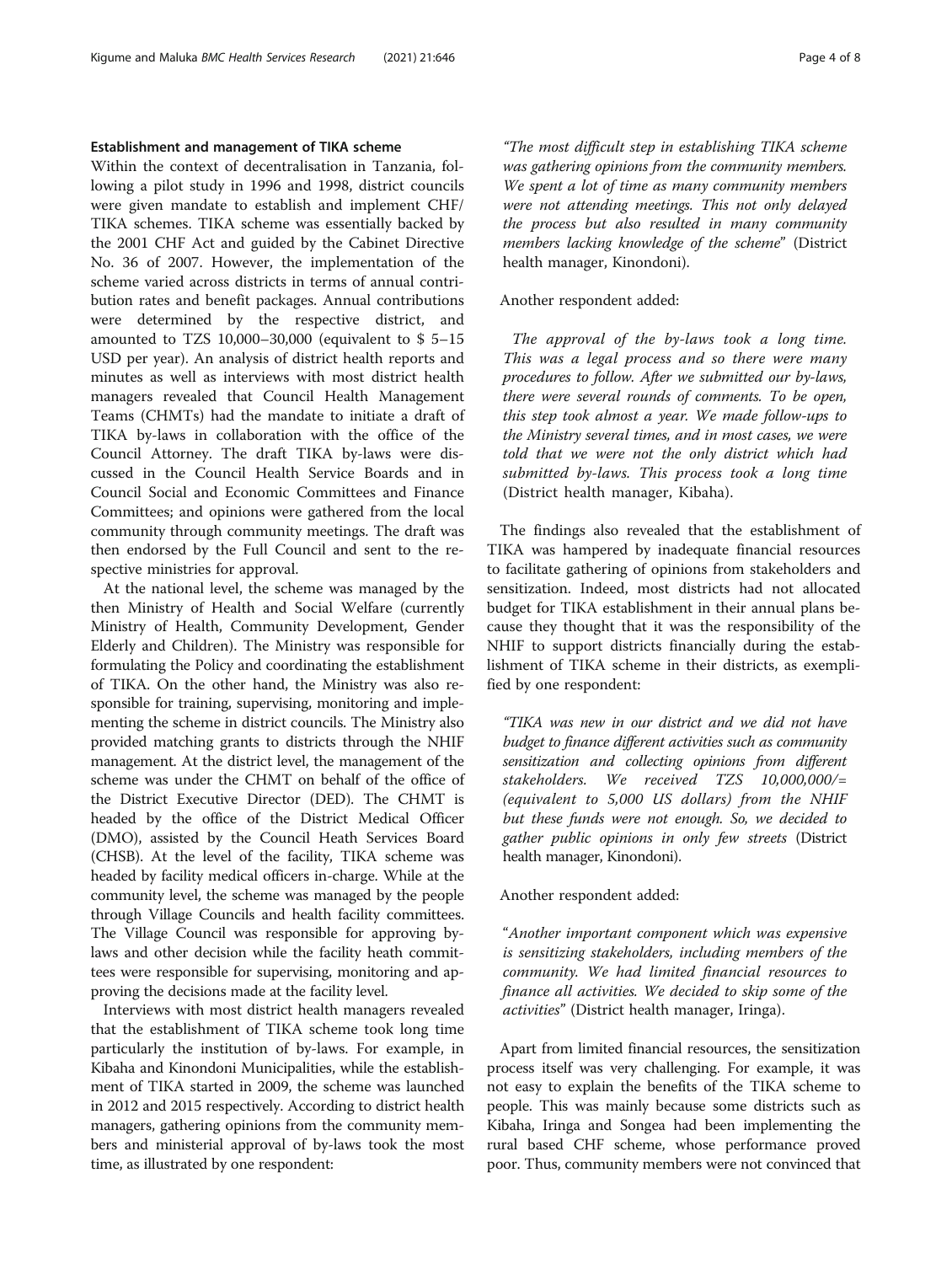TIKA would make a difference, as illustrated by some respondents:

"The main challenge was sensitizing community members; to make people understand that TIKA scheme was important in enabling community to get access to healthcare services. Many community members could not differentiate TIKA from CHF, which had been implemented earlier in their community" (District health manager, Kibaha).

# A similar view was held by another respondent thus;

"The key challenge was convincing members of the community to join TIKA scheme. The District had since late 1990s been implementing CHF, and the major challenge was shortage of drugs and other services. These largely contributed to low enrolment or renewal of membership. Thus, it has been challenging to convince members of the community to join TIKA as they think it is just the same" (In-charge of health facility, Songea).

## Enrolment of TIKA members and payment of premium

TIKA was designed to cover urban community groups which were not covered by government or private health insurance schemes in order to reduce the burden of outof-pocket payments. Initially, enrolment was centrally coordinated by district health management but from 2012, the central government decided to decentralize enrolment and management of funds to dispensaries, health centres and hospitals. Each health facility was directed to open a bank account for managing the funds collected at the health facility. The premium covered an individual; unlike CHF, which covered the family, father, mother and four children. Interviews revealed that, initially, all districts replicated the rural-based community health fund to urban areas. In almost all districts, a member was supposed to pay a premium of 10,000/= Tanzanian shillings (equivalent to 5 US dollars). However, from 2011, the government piloted a new model of CHF called improved (re-designed) community health fund (iCHF). Among the improvements included enrolment by the village enrolment officers, introduction of provider-purchaser split and pooling of funds at the regional level. Other improvements were monthly reimbursement of facilities based on the number of clients receiving healthcare and increased portability of healthcare services across districts and regions. Additionally, annual premium rate increased to TZS 30,000 (equivalent to 15 US Dollars). Consequently, the government issued a circular to all districts to implement iCHF in 2018. This is to say, all districts in Tanzania no longer implemented CHF/TIKA from 2018, but iCHF instead.

Despite the new reforms, membership to iCHF remained voluntary in both rural and urban settings. Almost all respondents had the view that the government should consider making health insurance compulsory to all Tanzanians with a view to increasing risk pooling and hence financial resources that can be used to improve the quality of healthcare services. A vast majority of district health managers recommended that the government should fully or partially subsidise individuals who are not able to pay the premium.

# Benefit package and portability of services

Before 2018, benefit package in all the four study districts was limited to one primary healthcare facility where a member had registered; and TIKA cards were not portable across providers. The iCHF pooled funds to the regional level and thus expanded the benefit package and portability of services across districts and regions.

In this study, TIKA registers for 2018 were reviewed, followed by analysis of interviews with most district health managers and in-charges of health facilities. The findings indicated that, in the early years of establishment of TIKA, the enrolment rate was relatively higher. In the subsequent years, however, enrolment started to decrease as many members did not renew their membership mainly due to poor quality of the health services offered in the health facilities, as commented by some respondents:

When we started implementing TIKA, we sensitized people on the importance of the scheme, and many people joined the scheme. Soon thereafter, we started receiving complaints from members about the quality of healthcare services, especially shortage of medicines. Unfortunately, we had no money to purchase medicines as we had not received matching grants from the central government (District health manager, Iringa).

Consequently, members did not get the expected healthcare services. You know, our public health facilities face some challenges, especially shortage of medicines. This situation discouraged people from joining the scheme as well as renewing their membership (District health manager, Songea).

FGDs with TIKA members in almost all districts confirmed that low enrolment and renewal of membership were mainly caused by poor quality of healthcare services. Members also reported that the package of services offered was limited to primary healthcare services within their respective districts. This meant then that in case members got referral to higher level facilities, they had to cover the costs of the services. In addition, one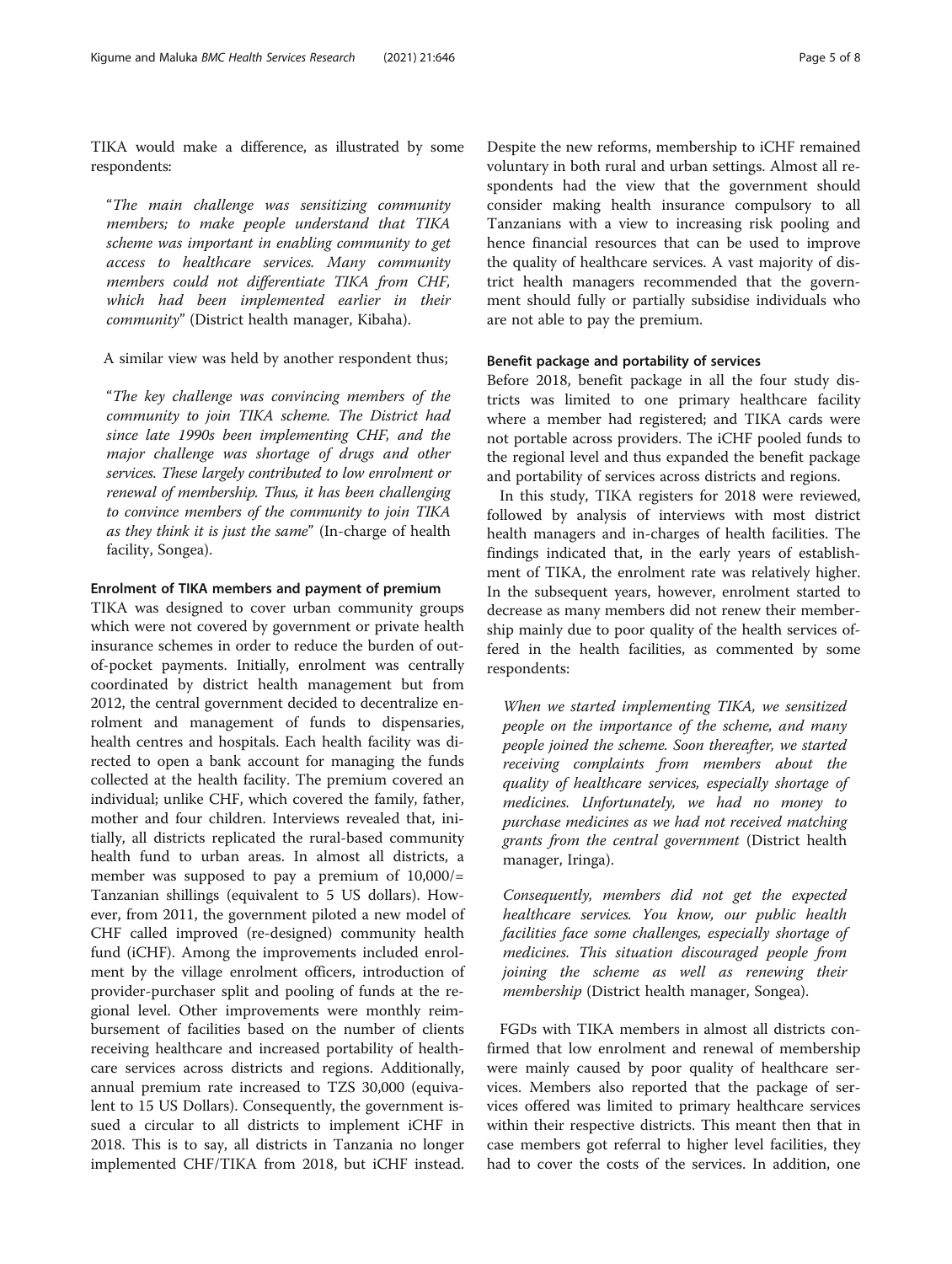could not get healthcare services outside the district of residence. However, in Kibaha and Iringa districts, benefit packages were expanded to enable members to receive healthcare services in district and regional hospitals. Nevertheless, many members of the community did

"Many people prefer expanded benefit packages to allow them access to services even beyond their district or region. As a result, some people decide to pay TZS 50,400 (USD 25) for the national health insurance fund (NHIF) for their children instead of TZS 10,000 (USD 5) for TIKA scheme. This is because NHIF has expanded benefit packages compared to TIKA" (District health manager, Kinondoni).

not see the importance of joining the scheme or renewing their membership, as commented by some respondents:

As indicated in Fig. 1 below, enrolment for TIKA and membership had remained persistently low in all study districts.

## Purchasing of healthcare services

Before 2018, TIKA funds reverted back to health facilities through the Comprehensive Council Health Plan (CCHP) activities budgeted from cost-sharing funds. There was no separation between the provider of services and the purchaser as the district authority was both the provider and the purchaser of the services. Payments to health facilities were largely input-based rather than output-based. The review of documents indicated that the government had been implementing a number of health financing reforms aimed at, among others, improving CHF/TIKA. For example, in 2012, the government issued a circular to all districts directing health

facilities to open facility bank accounts, which are credited by funds from the insurance reimbursement (NHIF, CHF), user fees and basket funds. Since 2017/2018, the government started the implementation of the Direct Health Facility Financing (DHFF) and Facility Financing and Accounting Reporting System (FFARS). Following the scaling-up of the iCHF since 2018, health facilities will be reimbursed for services provided to the iCHF members (fee per service). In this new arrangement, CHF funds are pooled at the regional level and managed by the Regional Administrative Secretary (RAS).

# **Discussion**

This study aimed at examining the design and implementation of the community-based health insurance scheme in urban settings in Tanzania. The findings of the study indicate that TIKA scheme faced structural and operational problems which affected the uptake of the scheme. The most important challenge was low uptake of the scheme; which was attributed to the poor quality of healthcare services and limited benefit packages. Structural and operational problems have been frequently reported in earlier assessments of rural-based community health insurance schemes in Tanzania [[12](#page-7-0)– [15\]](#page-7-0). Similar trends have also been reported in other LMICs [[9](#page-7-0)–[11](#page-7-0)].A recent study in Tanzania indicated that exemption policies and healthcare seeking behaviour negatively influence voluntary enrolment in CHF scheme [[19\]](#page-7-0). Earlier studies have also reported that exemption policies potentially discouraged people from joining CHF scheme [[12](#page-7-0), [19](#page-7-0), [23](#page-7-0), [24](#page-7-0)].

With regard to design and management of TIKA scheme, the findings suggested that the voluntary nature of TIKA scheme resulted in many members not renewing their membership after expiry. These findings

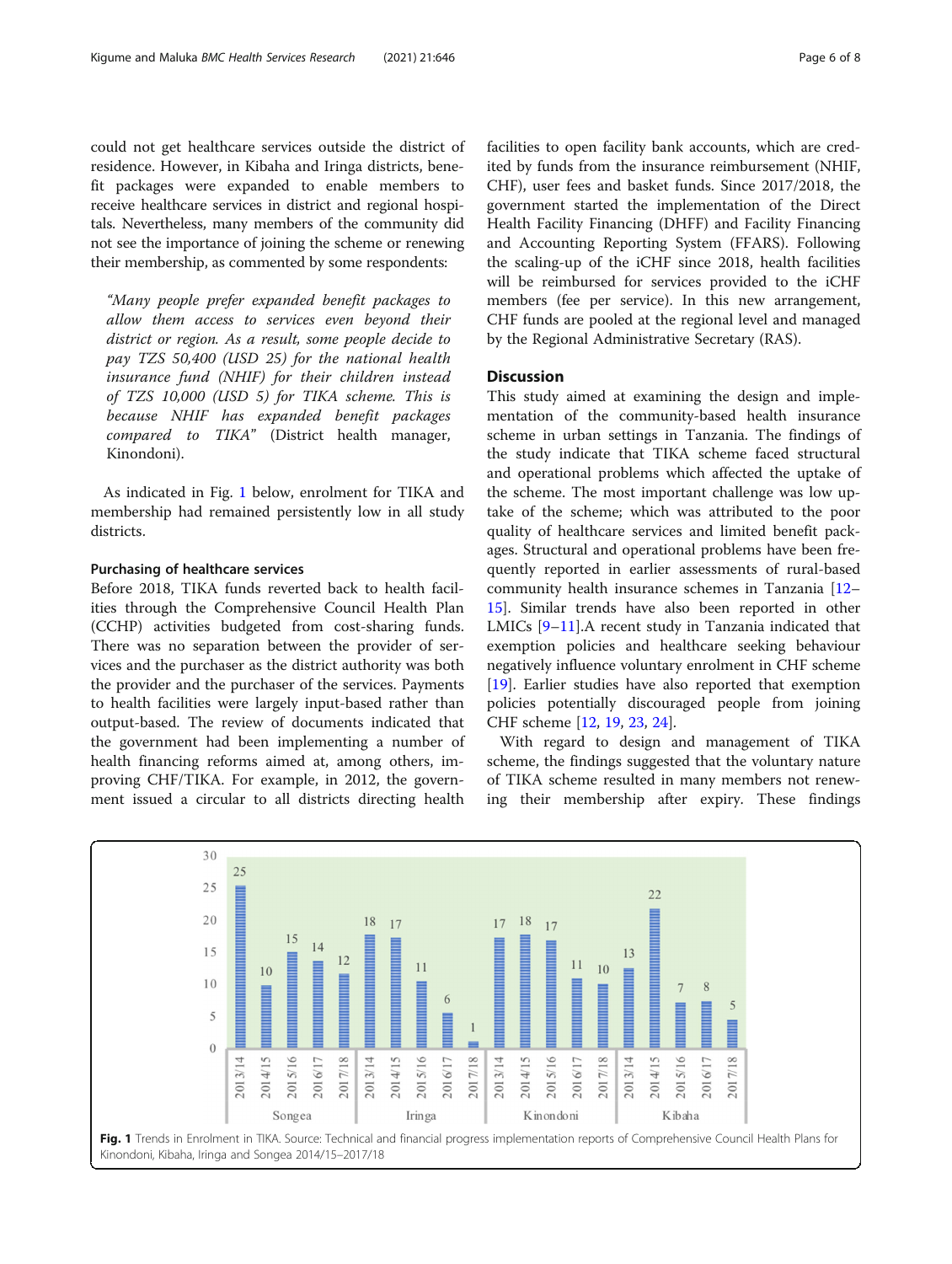suggest that although CBHI schemes are one way to organise and mobilise community initiatives, they cannot be expected to provide a major source of funding to finance health systems for UHC. It is understood that the government has drafted 'the Tanzania Health Financing Strategy 2016–2026: Path towards Universal Health Coverage' document, whereby some plans have been put in place to reform CHF/TIKA schemes by making it compulsory. However, the Health Financing Strategy has yet to be approved and launched by the government. The government should fast track the implementation of the health financing strategy and ensure that the national health scheme is funded from general government revenue or other forms of taxation that subsidize those unable to pay.

Globally, there is an increasing call to change the voluntary nature of community-based health insurance schemes [\[18](#page-7-0), [25](#page-7-0)]. A large body of evidence shows that countries which have made significant progress on access and financial protection objectives are those which have successfully implemented mandatory contributions for people who can afford to pay through taxation, and/ or compulsory earmarked contributions for health insurance [\[18,](#page-7-0) [26](#page-7-0)]. However, making health insurance mandatory requires adequate legal and regulatory framework to help safeguard the mandatory membership and protect a standard Minimum Benefit Package (MBP) and entitlement of members. Furthermore, the government needs to ensure participation of users in setting contribution levels and modes of payment.

The findings revealed that the decentralized management of the TIKA scheme made it impossible to centrally collect and manage funds, thereby reducing pooling of resources. This situation not only increased fragmentation but also made it difficult for districts to receive matching grants from the central government. The findings thus support the new initiatives of the government which centralize CHF/TIKA scheme at the regional level and transfer the management of the CBHIs to the National Health Insurance Fund. This is because the new initiatives, which were scaled-up across all districts/councils gradually since 2018, have addressed some of the challenges raised in this study. For instance, enrolment is done at the village level by enrolment officers while there is also purchaser-provider split and funds are pooled at the regional level. Moreover, facilities will be reimbursed in their bank accounts each month based on the number of clients receiving care along with portability of benefits across districts and regions. With these new reforms, the councils no longer implement TIKA, but rather the improved community health fund (iCHF). It would be of interest in the future to see how these new initiatives will improve enrolment and access to healthcare services and their contribution to achievement of UHC. In the proposed new health financing strategy, the government plans to merge different health insurance schemes into a single national health insurance. This would help overcome the current fragmented nature of health financing mechanisms in Tanzania thereby promoting universal coverage of healthcare services. Costing studies in Tanzania have shown that in order to make CBHI work, major improvements would be needed, but given the wider health insurance financing context and health seeking behaviours, it is questionable as to whether such improvements are feasible, scalable and valued for money [\[19](#page-7-0), [27](#page-7-0)].

While within the NHIF there is a directorate to oversee the operations of the CHF/TIKA, there is a need to further centralize the management of the CHF/TIKA from regional to the national level since the current centralization to the regional level does not allow CHF/ TIKA cards to be used beyond the region. Furthermore, centralizing the management of CHF/TIKA funds may likely increase resource pooling and the size of revenue collectively available to fund health services. A large body of evidence shows that the larger the degree of risk pooling in a health financing system, the less people will have to bear the financial consequences of their own health risks, and the more likely they are to have access to the care they need  $[5, 8, 25]$  $[5, 8, 25]$  $[5, 8, 25]$  $[5, 8, 25]$  $[5, 8, 25]$  $[5, 8, 25]$ .

This study largely informs improvements in the ongoing efforts to achieve Universal Health Coverage. The study reiterates that although CBHI schemes are one way to organise and mobilise community initiatives, they cannot be expected to provide a major source of funding to finance health systems for UHC. The major limitation of the study is that it was conducted when the government was in the course of reforming the TIKA scheme. This is the basis of the urge to assess these new initiatives in terms of improved enrolment and access to healthcare services as well as contribution to achievement of UHC.

# Conclusions

This study concludes that both rural and urban-based community health insurance schemes face significant structural and operational challenges which subsequently result into low uptake of the schemes. In order to achieve universal health coverage, the government should consider integrating or merging CBHI schemes into a single national pool with decentralised arms with national support while maintaining local accountability. The national health financing mechanism should be funded from general government revenue that subsidizes those unable to pay. This would increase risk pooling of resources, improve reimbursement process and, in turn, increase the viability of the schemes. There is also a need to strengthen governance at the local level through district and subdistrict level governing bodies to overcome the potential loss of control and participation by lower levels and communities.